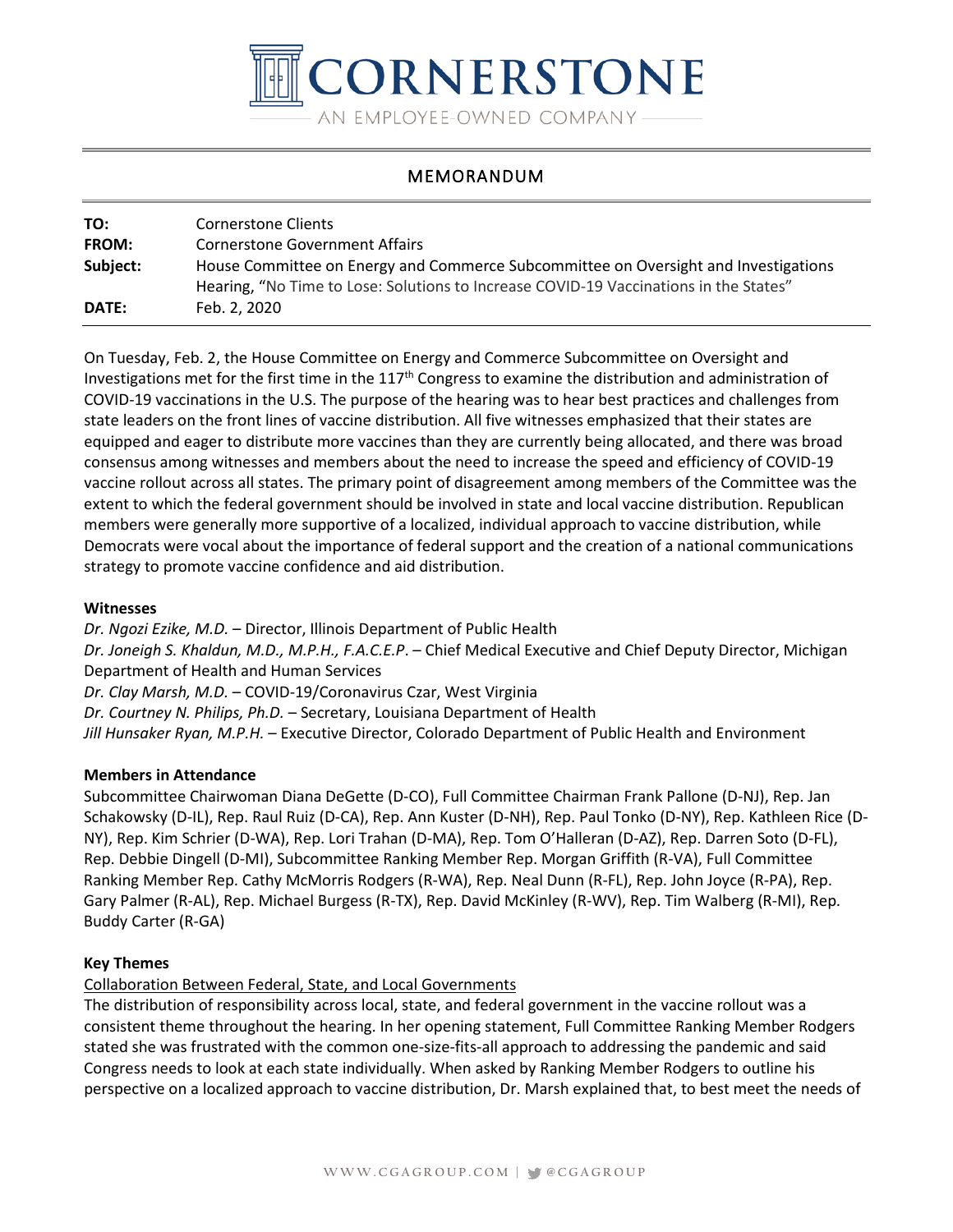

the West Virginia community, there needed to be local involvement. He stated that by engaging local pharmacies in the distribution of vaccines, it allowed West Virginia to control their supply chain and respond quickly to any changes. In their opening statements, Dr. Philips, Ms. Ryan, Dr. Marsh, and Dr. Ezike all outlined the effectiveness of establishing a wide network of local providers in their vaccine distribution plans. Dr. Philips cited Louisiana's strategy as being "low and wide" with over 1,900 providers in place.

While each witness described useful community-based strategies, most still emphasized the need for federal support. After disagreeing with Ranking Member Rodgers on her state-by-state view, Full Committee Chairman Pallone asked the witnesses if there is a need for a national strategy and another COVID-19 relief bill. Dr. Khaldun testified that additional funds and a national communications strategy are needed. In her opening statement, Dr. Ezike stated that a multi-pronged approach supported by the federal government would be the most effective strategy to increase vaccinations across the country. She listed direct financial support, improved communication streams, and robust data sharing systems as important aspects of a successful strategy.

Data reporting was identified as a significant barrier to collaboration between different levels of government. Multiple witnesses testified that the federal government reporting infrastructure needs to be improved. Dr. Khaldun emphasized in her opening statement the need for improvements in data reporting, which has contributed to miscommunications and confusion during the pandemic. When questioned by Rep. Walberg about why Michigan seemed to lag behind other states in vaccine distribution, Dr. Khaldun pointed to inconsistent, out of date, and inaccurate data reporting at the Centers for Disease Control and Prevention (CDC). Dr. Marsh added that there have been improvements to the reporting system, but there is still a need for states to control their own reporting and data sharing. He also suggested the creation of a portal for states to share best practices.

The role of the private sector was also questioned by some members as an alternative to government intervention. While emphasizing his position against a one-size-fits-all model, Rep. Dunn asked if public-private partnerships allow states to use resources more effectively than a far-reaching federal mandate. Dr. Marsh responded that these relationships are useful, but they need to be met with a top-down approach. In her opening statement, Dr. Philips outlined the partnerships Louisiana has developed with CVS and Walgreens in their vaccine roll out plan. When asked why flexibility is needed in the pharmacy program, Dr. Philips described the success they had in Louisiana; the vaccine distribution speed did not match allotment speed, which meant they needed to hold back on giving out first doses of vaccines to make sure second doses were getting into the arms of those who needed them in the proper timeframe. By working directly with CVS and Walgreens, Louisiana was able to save some doses from going to waste.

### Transparency and Preparedness

Multiple witnesses expressed a need for increased transparency from the federal government about how much vaccine is available and, subsequently, the need for more advanced notice about vaccine shipments. They expressed that not knowing how much vaccine they would be receiving until a week before distribution made it extremely difficult to plan ahead. Members, too, expressed concern about a lack of transparency and preparedness in their lines of questioning. When asked by Rep. Rice to describe the communication with federal officials in recent weeks, Ms. Ryan stated that Army Gen. Gustave Perna, chief operating officer of Operation Warp Speed, has been very supportive and transparent in his communications, offering himself up as a personal contact to help problem solve in real time. Dr. Khaldun and Ms. Ryan both testified that communication has improved under the Biden Administration, and that they are now receiving two to three weeks of prior notice for vaccine allocations rather than the one week they were receiving previously. This additional time has been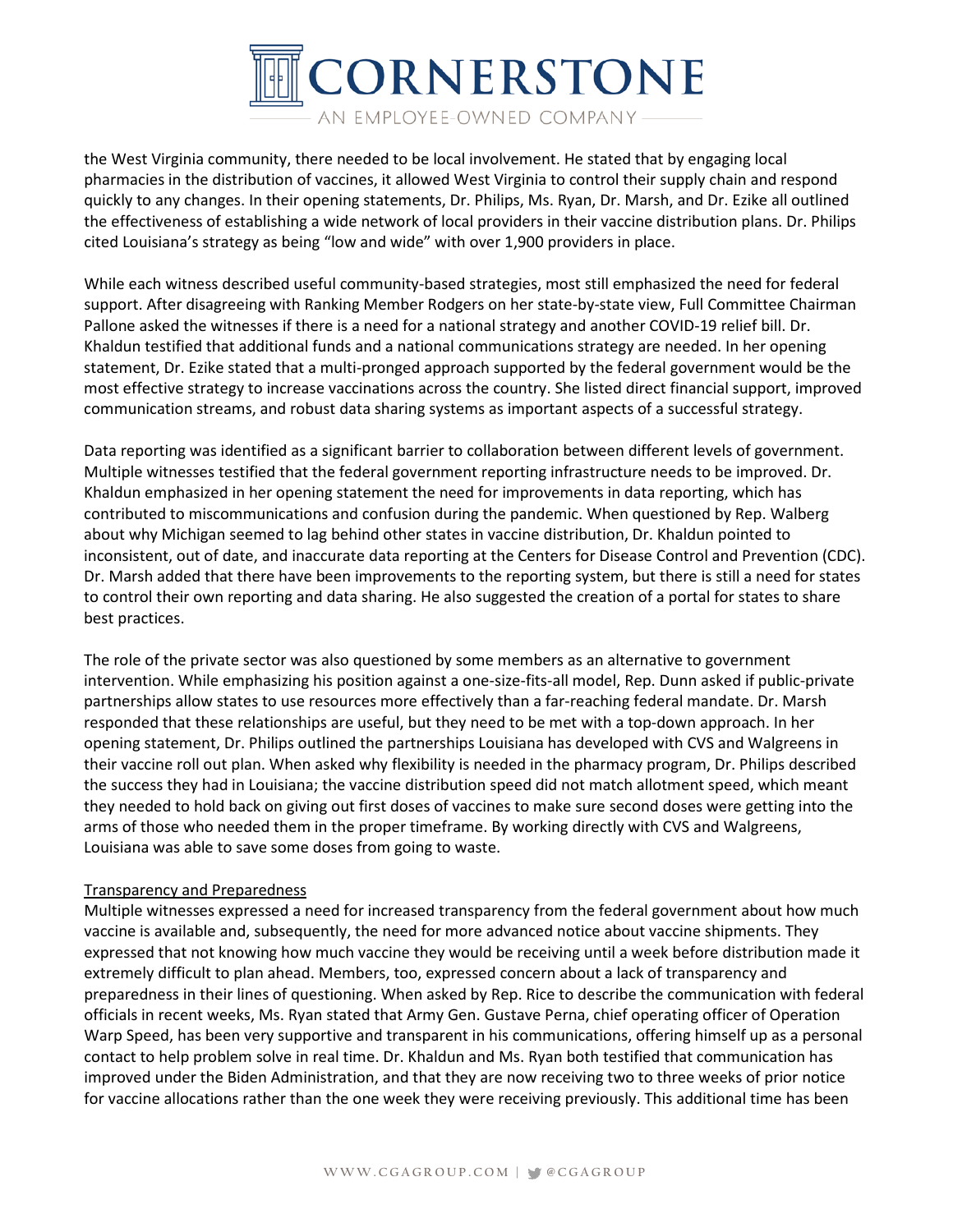

essential for scheduling appointments, allocating resources, and planning for the distribution of first and second doses.

## Resource Supply and Demand

Members and witnesses focused on three key resource challenges: vaccine doses, equipment, and personnel. The panel of witnesses consistently expressed a need for an increased supply of COVID-19 vaccine doses to meet the demand in their states. When asked by Rep. DeGette what is needed from Congress to improve the rate of vaccinations, Ms. Ryan and Dr. Marsh both stated that an increased supply of vaccines would be the most impactful solution. In her opening statement, Dr. Philips stated Louisiana has secured 1,900 vaccine distributors, but only 32 percent have received vaccines. Rep. Tonko asked what effect an increase in vaccines would have in Michigan, and Dr. Khaldun responded that it would allow a more targeted and equitable distribution of vaccines to marginalized communities.

Subcommittee Ranking Member Griffith asked why there is a discrepancy between the number of doses distributed versus doses administered. Dr. Marsh explained the discrepancy is mostly due to inaccurate tracking systems. He said in West Virginia they have taken a localized approach to ensure full control over the doses, and explained that the state receives its doses into five hubs to minimize distance to the distribution sites, and all doses have a GPS tracker. If the doses are not administered within seven days, they are brought back to a hub for reallocation.

Rep. Kuster asked how the witnesses' states were balancing the distribution of the first and second doses in the face of limited supplies. Dr. Philips said it is difficult to ensure those who receive their first dose can also receive their second dose in the necessary time frame, while still maximizing the number of people who receive their first vaccine. This is due partly to the lack of available vaccine, but also due to not knowing ahead of time what their dose allotment will be for a given week. Dr. Marsh responded by citing studies indicating the first dose reduces the severity of the illness, which is why West Virginia have prioritized first doses even if it means second doses are delayed.

In addition to limited vaccines, Rep. Schrier asked what supplies states are most concerned about and what Congress can do help stabilize the supply chain. Ms. Ryan said there needs to be support from the federal government to ensure supply chains do not seize up. Dr. Marsh suggested that states need to become more selfsufficient to make their own vaccine and testing equipment.

In response to Rep. Soto's question regarding what the federal government can do to support the health care workforce, Dr. Ezike said it is necessary to expand the pool of vaccinators and develop training for non-health care professionals. Dr. Khaldun and Dr. Philips emphasized the importance of the National Guard in their vaccine distribution efforts. They both stated the 100 percent Federal Emergency Management Agency (FEMA) funding is critical and must be continued for any future efforts to be successful. Mr. Marsh added that his "vaccinate the vaccinators" program has been essential to expanding distribution efforts. Responding to a similar question from Full Committee Chairman Pallone, Ms. Ryan advocated for sustained public health infrastructure funding. She argued that public health has been chronically underfunded and a sustained investment, rather than onetime emergency funding, is necessary to build out a robust public health workforce.

### Vaccine Hesitancy and Communication

The topic of vaccine hesitancy and misinformation was highlighted by several members and witnesses. Rep. O'Halleran and Chairwoman DeGette asked what resources the federal government could provide to help